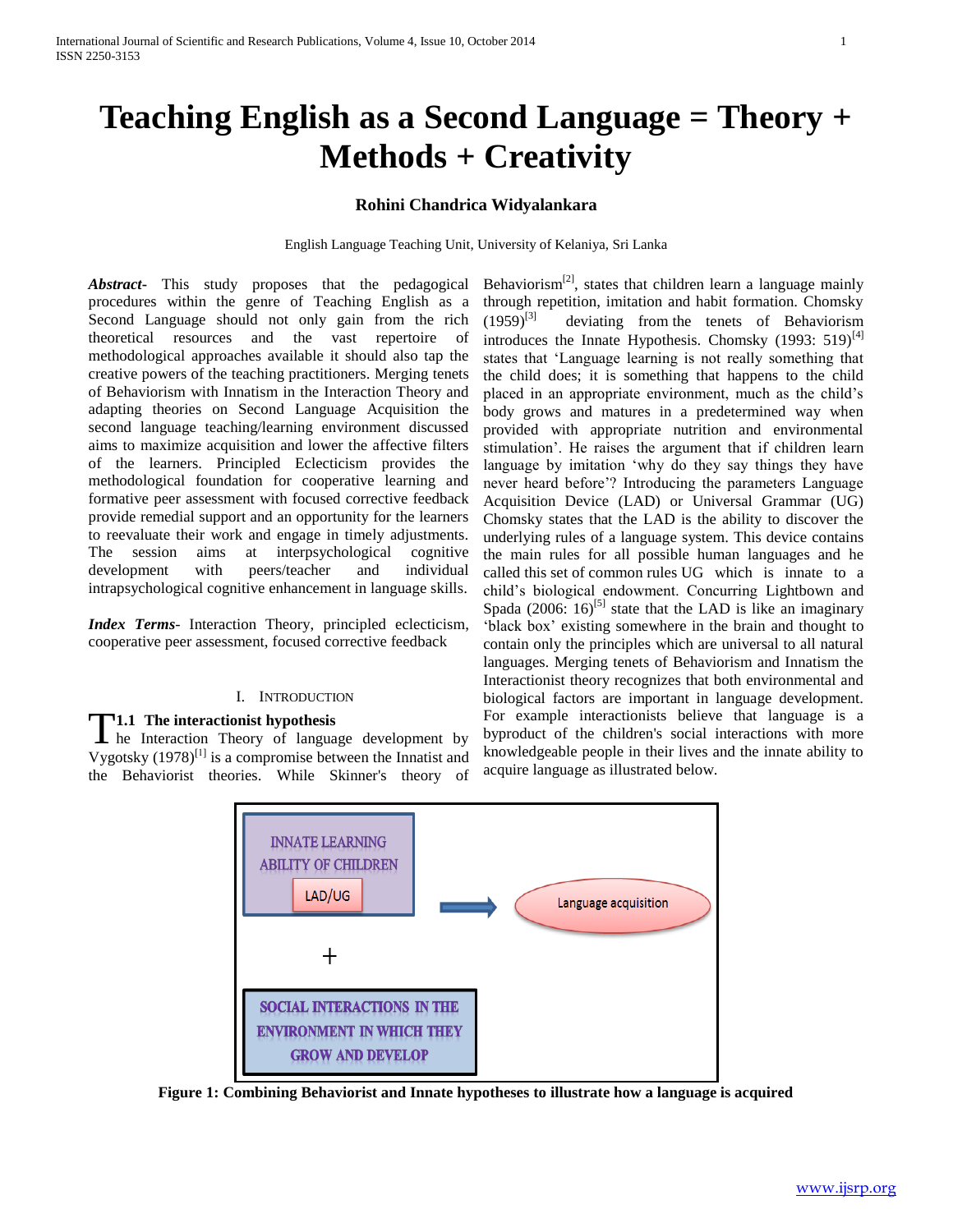Thus interactionism postulates that children acquire language through their innate language abilities to extract the rules of the language from their environment and construct the phonology, semantics, and syntax of their native language. This innate language ability is the ability to identify patterns in language, formulate rules about those patterns, and then apply them to new utterances (Rowe & Levine, 2006: 235)<sup>[6]</sup>.

# **1.2 Major themes in the Interactionist hypothesis**

- i. According to Vygotsky  $(1978)^{[7]}$  social interaction plays a fundamental role in the process of cognitive development. 'Every function in the child's cultural development appears twice: first, on the social level, and later, on the individual level; first, between people (interpsychological) and then inside the child (intrapsychological).'
- ii. At the interpsychological level the child interacts with a More Knowledgeable Other (MKO). The MKO refers to anyone who has a better understanding or a higher ability level than the learner, with respect to a particular task, process, or concept. The MKO could be a teacher or older adult, but the MKO could also be peers, a younger person. In the modern world technology especially computers too can become a MKO.
- iii. The Zone of Proximal Development (ZPD) stretches the child's ability at solving a problem independently and moves the child to perform a task under adult guidance and/or with peer collaboration. According to Vygotsky, learning occurred in this zone. Within the ZPD a child's linguistic development progresses from *the current* to *the unknown*. For optimal outcome the child should work within the ZPD in collaboration with a MKO*.* Thus much important learning by the child occurs through social interaction with a skillful tutor. Vygotsky refers to this as cooperative or collaborative dialogue. According to McLeod  $(2007)^{[8]}$  ZPD is where the most sensitive instruction or guidance should be given allowing the child to develop skills they will then use on their own in the process of developing higher mental functions. Thus Vygotsky proposes that ZPD is where learners construct the new language through socially mediated interaction.

Thus Vygotsky's observations proved that

- i. Children doing tasks on their own rarely did as well as when they were working in collaboration with a More Knowledgeable Other (MKO). The MKO can be an adult, a teacher or the child's peers.
- ii. Even when the MKO was not teaching them how to perform the task, the process of engagement with

the adult enabled them to refine their thinking or their performance to make it more effective.

Agreement comes from Shannon  $(2005)^{9}$  who states that the basic concept in interactionism is that children have some innate knowledge of the structure of language, but also require meaningful interaction with others.

# **1.3 From first language acquisition to second language acquisition**

 Applying the tenets of interactionism to second language learning Atherton  $(2013)^{[10]}$  states that skill construction is based on three premises 1. *Can do alone* 2. *Can do with help* 3. *Cannot do yet*. The ZPD centers around *can do with help*. This is not a state where learners stagnate but a stage prior to *Can do alone*. The Interactionist theory was resourceful in revolutionizing the TESL classroom moving it from a locale where the teacher disseminated knowledge to a reciprocal knowledge constructing experience between the teacher and the learners. The learning contexts considered students to be equal stakeholders who perform an active part in the process of learning and take responsibility for achieving the objectives. The teacher and the learners collaborate in order to help facilitate meaning construction. The entry of Krashen's  $(1981)^{[11]}$  five hypotheses shed more light on how second language learners acquire a new language.

# **1.3.1 The Acquisition-Learning distinction**

Krashen  $(1982: 10)$  <sup>[12]</sup> states that adults have two distinct and independent ways of developing competence in a second language.

- a) Language acquisition
	- i. This process is similar, if not identical, to the way children develop first language ability.
	- ii. It is a subconscious process as the language acquirers are not usually aware of the fact that they are acquiring language but are only aware of the fact that they are using the language for communication.
- iii. Correct grammar *feels* right, and errors feel wrong, even if the learners do not consciously know what rule was violated.
- iv. As it is subconscious acquisition error correction has little or no effect.
- v. The acquisition-learning hypothesis claims that not only children but adults too can acquire language by accessing the same natural LAD that children use.
- b) Language Learning
	- i. Conscious.
	- ii. Error correction supposedly helps the learners to alter their conscious mental representation of a rule and learn the right form of the rule.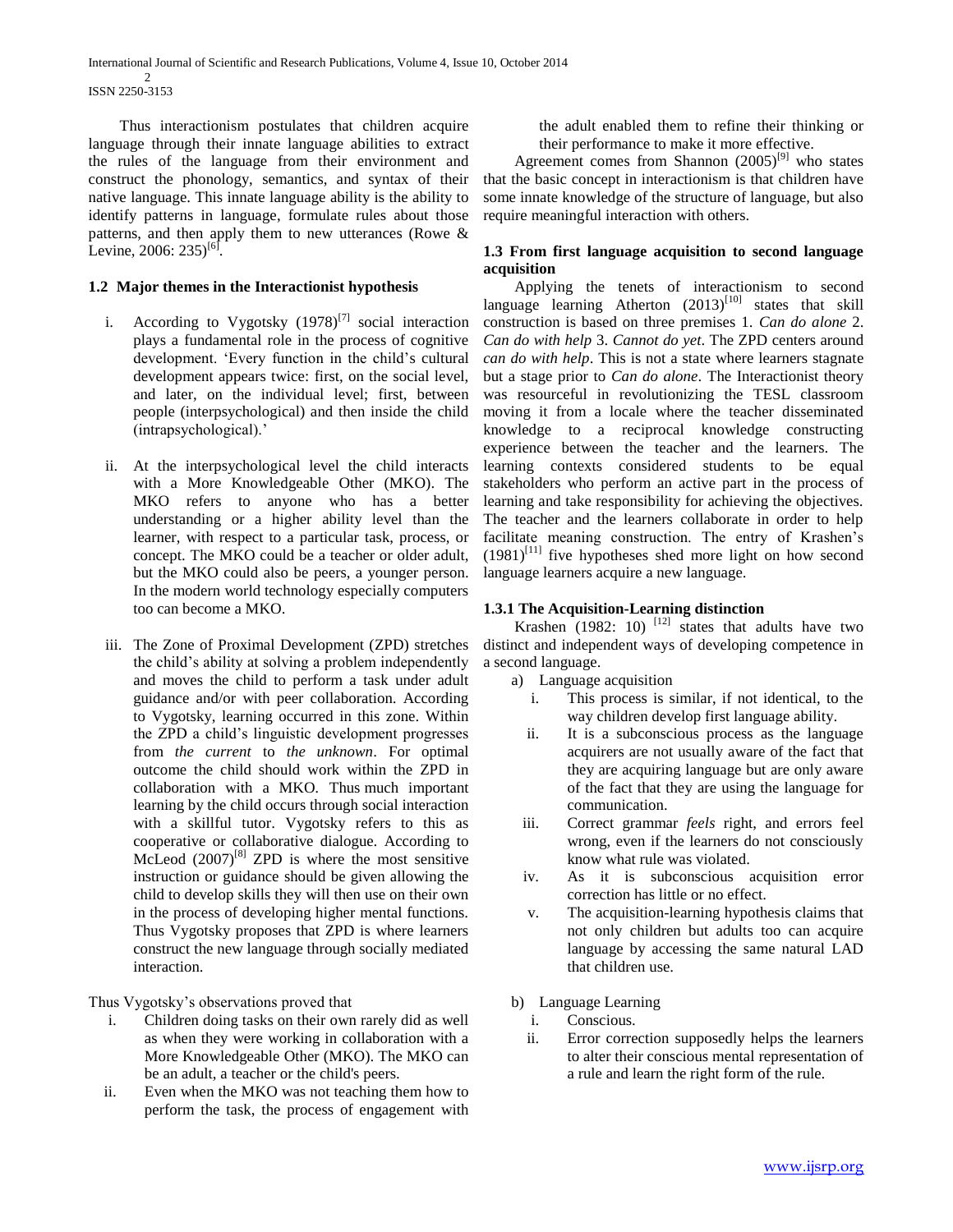### ISSN 2250-3153

3

## **1.3.2 The Input Hypothesis**

Krashen (1982: 21)<sup>[13]</sup> makes the following claim on the input hypothesis:

 Acquisition occurs when one is exposed to language that is comprehensible and that contains  $i + 1$ , i stands for the acquirer's current level of proficiency. He is able to move to a higher stage by understanding language containing  $i + 1$  (where "+1" stands for language which is slightly beyond the acquirer's current level of competence). A necessary condition to move from stage  $i$  to stage  $i + 1$  is that the acquirer understands input that contains  $i + 1$ , where "understand" means that the acquirer is focused on the meaning and not the form of the message.

- i. The input hypothesis relates to acquisition, not learning.
- ii. We acquire by understanding language that contains structure a beyond our current level of competence  $(i + 1)$ . This is done with the help of context or extra-linguistic information.
- iii. When communication is successful, when the input is understood and there is enough of it,  $i + 1$  will be provided automatically.
- iv. Production ability emerges. It is not taught directly.

# **1.3.3 The Affective Filter Hypothesis**

 The Affective Filter hypothesis states how affective factors relate to the second language acquisition process.



# **Figure 2: Operation of the Affective Filter Krashen (1982: 32)**

Identifying affective variables Krashen (1982: 32)<sup>[14]</sup> states 'The Affective Filter hypothesis implies that our pedagogical goals should not only comprise of supplying comprehensible input, but also creating a situation that encourages a low filter.' He further states that three factors regulate the Affective Filter during second language acquisition.

- i. *Motivation:* Performers with high motivation generally do better.
- ii. *Self-confidence:* Performers with self-confidence and a good self-image tend to do better
- iii. *Anxiety:* Low anxiety appears to be conducive, whether measured as personal or classroom anxiety.

Merging Krashen's  $(1982)^{[15]}$  Input Hypothesis with the Interactionist Theory this study identifies stage *i* as the *Can do alone* or current knowledge. The move from stage *i* to stage  $i + 1$  is to enter the ZPD. At the ZPD the acquirer cognizes input that contains  $i + 1$  under the guidance of a MKO. The following figure is an adaption from Atherton  $(2013)^{[16]}$  and illustrates the progression of learning.





 Combining the progression of learning above with the second language acquisition model by Krashen (1982)<sup>[17]</sup> this study visualizes a second language learner classroom which aims to teach the present continuous tense.

 Comprehensible input in this instance is a lesson plan to elaborate the present continuous tense. It anticipates

creating a classroom environment based on the Affective Filter Hypothesis. Thus for optimal function at the ZPD a low filter is emphasized generating high motivation, enhancing self-confidence and lowering the anxiety level.

 At the ZPD the learners work with the guidance of More Knowledgeable Others. This guidance indoctrinates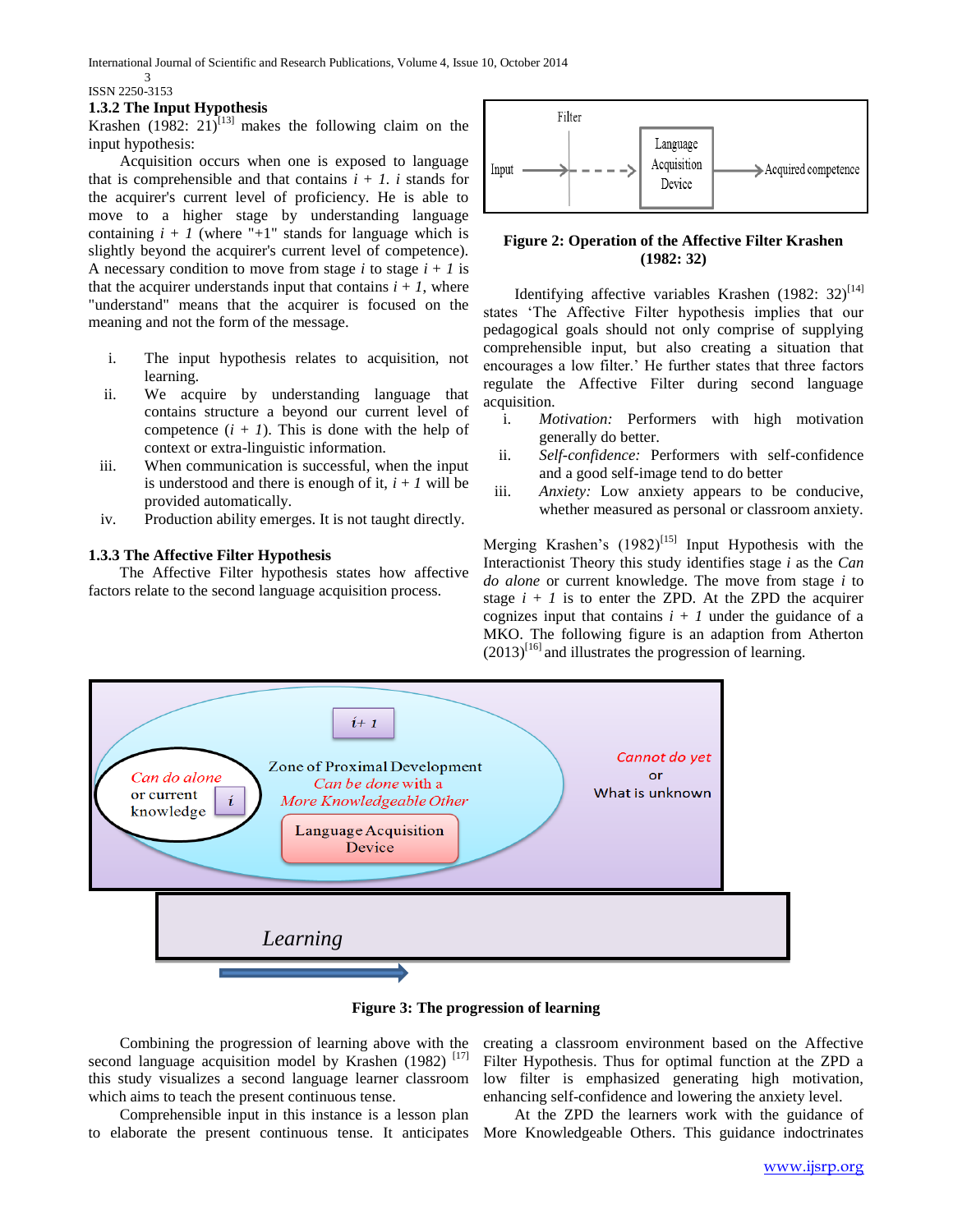#### 4 ISSN 2250-3153

Krashen's (1982:  $10^{18}$ ] Acquisition-Learning distinction and the interaction between the MKO/s and in the language acquirers is based on maximizing acquisition. Thus prioritizing Acquisition over Learning the classroom environment endeavors to make production ability emerge as 'a subconscious process'. The language acquirers 'are not usually aware of the fact that they are acquiring language, but are only aware of the fact that they are using the language for communication' (ibid). But experience denotes that all learner populations in a language teaching environment consist of the dichotomy: Good and Weak

learners. As the classroom gives priority to acquisition it is assumed that the Good learners would ideally be more on a knowledge acquisition mode and learnt knowledge will be less. On the other hand the Weak learners are expected to be more on a conscious learnt knowledge mode and will engage in extensive monitoring prior to producing output. This study constructs the following Figure to illustrate the suggested language teaching/learning environment where input is in the form of a lesson on present continuous tense and is diversely processed by Good and Weak learners.



**Figure 4: An adaptation of second language acquisition model by Krashen (1982) to illustrate a second language teaching/learning environment.**

 Within this language teaching/learning environment to maximize acquisition the teaching methodology is Eclecticism but it utilizes methodological approaches available strictly in a principled manner.

# II. THE METHOD: PRINCIPLED ECLECTICISM

 Teaching English as a Second Language (TESL) at present is based on an amalgamation of many diverse methods. Larsen-Freeman  $(2000)^{[19]}$  recognizes that there is no single acceptable way to go about teaching language today. Introducing the term Principled Eclecticism she defines it as a desirable, coherent, pluralistic approach to language teaching. Eclecticism makes the lesson planner deviate from reliance upon a single approach to teaching where the planner is constricted within its limited number of techniques. Furthermore the students' performance can become mechanical and as a result they cannot reap maximum benefits from the learning. By the inclusion of the term *Principled* Larsen-Freeman (ibid) cautions against the haphazard use of a random mix of multitude methods available within the genre of TESL.

 Within the field of TESL methodology traditional structural approaches such as Grammar Translation, and Audio-lingual Method; Communicative Methods as the of teaching and objectives are specific, aims at cognitive,

Communicative Approach, Total Physical Response, Natural Approach and modern innovative approaches as the Silent Way and Suggestopedia all carry strengths as well as weaknesses (Larsen-Freeman, 2000<sup>[20]</sup>; Richards and Rodgers 2001<sup>[21]</sup>; Wesche and Skehan, 2002<sup>[22]</sup>) provide detailed descriptions of these methods and approaches). Thus principled eclecticism ideally is a mix of structural approaches with communicative use of language appropriate to the learner population. Guided by the tenets of Principled Eclecticism and scaffolding the relevant theory discussed this study creates a lesson plan where intuition and innovative ideas aim at developing an instrument appropriate to the target student population of this study.

## III. CREATIVITY: THE LESSON PLAN

 Armed with the theory and methodology as a TESL practitioner I seek to include creativity into a lesson plan with the aim of recreating real-life social and functional situations in the classroom to guide students toward communicative competence.

# **3.1 Aim and Objectives**

Graves  $(2000)^{[23]}$  states that goals are general intentions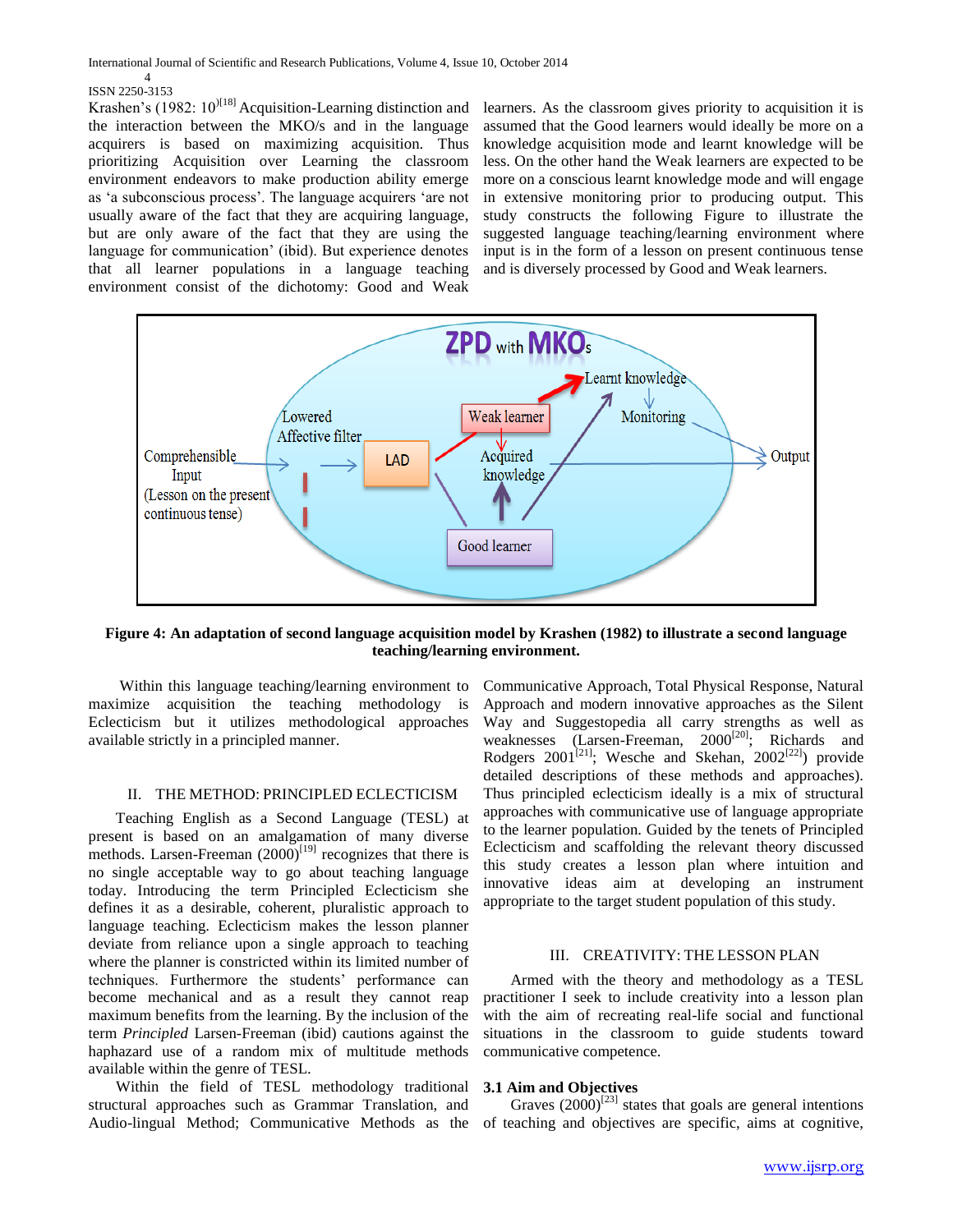#### 5 ISSN 2250-3153

psychomotor and affective domains of learning and link observable behavior to teaching and assessment. Thus the aim of this session is to make learners use the present continuous tense with minimum/no errors in tense or tense contradiction.

 Objectives: At the end of this session students will be able to:

- o Outline the form of the present continuous tense
- o Assemble sentence structures to describe an ongoing process and construct a peer composition using the present continuous tense
- o Analyze and evaluate peer performance in the present continuous tense
- o Justify decisions on peer correction
- o Create a story line for an ongoing process

## **3.2 The learners**

 The target population consists of 20 low/intermediate proficiency first year undergraduates. Each year undergraduates place high priority on learning grammar in the pre-entry needs analysis.

# **3.3 The lesson plan (**Time frame: one hour)

 **3.3.1 Stage I**: Recapping the structures of the present continuous tense (05 minutes)

 The material: The form of present continuous as a grid and a short exercise.

 Exposition: The present continuous tense is sometimes called the present progressive and is generally used to explain an event that is in progress at the current moment. Here is how to form the present continuous tense in English.

## **Table 1: Grid depicting the structures of the present continuous tense**

| <b>Structure of present continuous</b> |                                             |                               |  |  |  |  |  |  |
|----------------------------------------|---------------------------------------------|-------------------------------|--|--|--|--|--|--|
| <b>Positive</b>                        | Negative                                    | <b>Ouestion</b>               |  |  |  |  |  |  |
| I'm thinking of her.                   | thinking<br>I'm<br>of<br>not                | her. Am I thinking of her?    |  |  |  |  |  |  |
| You're thinking of her.                | thinking<br>You're<br>of<br>her.<br>not     | Are you thinking of her?      |  |  |  |  |  |  |
| We're watching them.                   | We're<br>watching<br>them.<br>not           | Are we watching them?         |  |  |  |  |  |  |
| They're<br>watching                    | They're not watching them.                  | Are they watching them?       |  |  |  |  |  |  |
| them.                                  |                                             |                               |  |  |  |  |  |  |
| He's talking to her.                   | He's<br>talking<br>her.<br>not<br>to        | Is he talking<br>her?<br>to   |  |  |  |  |  |  |
| She's listening to him.                | listening<br>She's<br>him.<br>to<br>not     | Is she listening to him?      |  |  |  |  |  |  |
| It's<br>interesting/                   | It's not / it isn't interesting/irritating. | Is it interesting/irritating? |  |  |  |  |  |  |
| irritating.                            |                                             |                               |  |  |  |  |  |  |

## Activity I:

Complete the sentences with the present continuous tense form of the verb in the brackets.

- 1. Anil and Mala ............ hands. (hold)
- 
- 3. Sadun and Dilmi ........... (watch).
- 4. Dilmi thinks that it............ (interest)
- 5. She ............. happy. (feel)
- Sadun finds it................. (irritate) 6.
- 7. He is ............ happy. (not, feel)



# **3.3.1.1 Methodological approach: Stage I**

 The session aims at utilizing the Principled Eclectic Method. Key concepts in the Audiolingual Method are employed to make students recap the rules of the present continuous tense formation. Drills help students to differentiate between structures and they are reinforced

inductively. Then expressing the rule, questions are asked to guide the learners through a dialogue which introduces the lesson's sentence patterns. In this instance the MKO can be the teacher or might be cherry picked from among the learners. This is in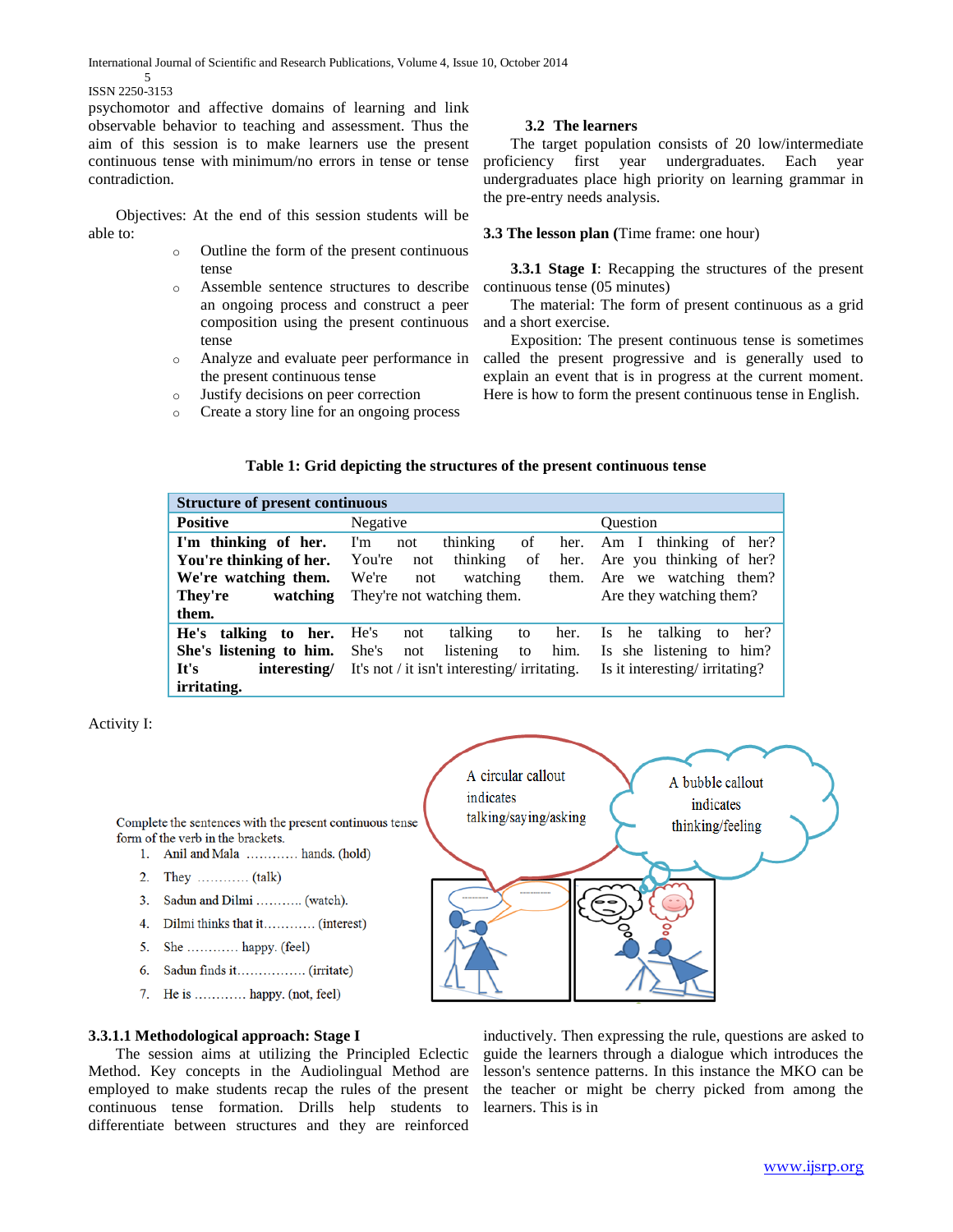#### 6 ISSN 2250-3153

agreement with a fundamental methodological principle in Communicative Language Teaching (CLT) which favors of a *focus on form* approach. This approach to explicit grammar teaching emphasizes a form-meaning connection followed by elaborating the grammar form taught within

contexts and through communicative tasks. Based on Grammar Translation Method difficult vocabulary (for example *irritate*) is presented with a translation equivalent as it accelerates comprehension.

# **3.3.2 Stage II** (40 minutes**)**

 The material: This section uses a cartoon created to suit the target population for the purpose of exploration and elaboration. The instrument, Figure 5 below has 5 frames.



**Figure 5: Instrument for communicative activities**

 Procedure: The cartoon frames are placed outside the classroom in five different spots which are easy the access. This creates an information gap. The learners form 4 heterogeneous groups of 5. Seating plan allows for easy to and fro movement and good eye contact between listeners and speakers during group work. Additionally the arrangement provides feasibility for eye contact with the teacher by slight alteration of the positioning of the chairs while remaining within the group. The procedure is based on even participation at the right language level. Thus the task is designed so that students can complete it successfully with the language that they have  $+$  one step higher with the help of a MKO who is a group member. Member domination in discussions is minimized by strategic task allocation. When necessary, the teacher may interfere to guarantee equal as non-verbal forms of communication.opportunities for students of different levels.

Instructions: Each member of the group is given a number 1- 5 which allots the respective cartoon frame. They are allotted roles. For example when group member 1 is the Runner cum Communicator of Information others (2-5) take the role of Interrogator, Writer, Editor and Presenter. The teacher introduces each of the command cards in Figure 6 to keep the time frame intact during the five cycles of activity and explains the physical response each card demands. At the end of each cycle a minimum of 5 sentences should be constructed using the present continuous tense for the respective frame. Learners could make other sentence structures which would help cohesion but they will not undergo assessment.

The following command cards are explained and used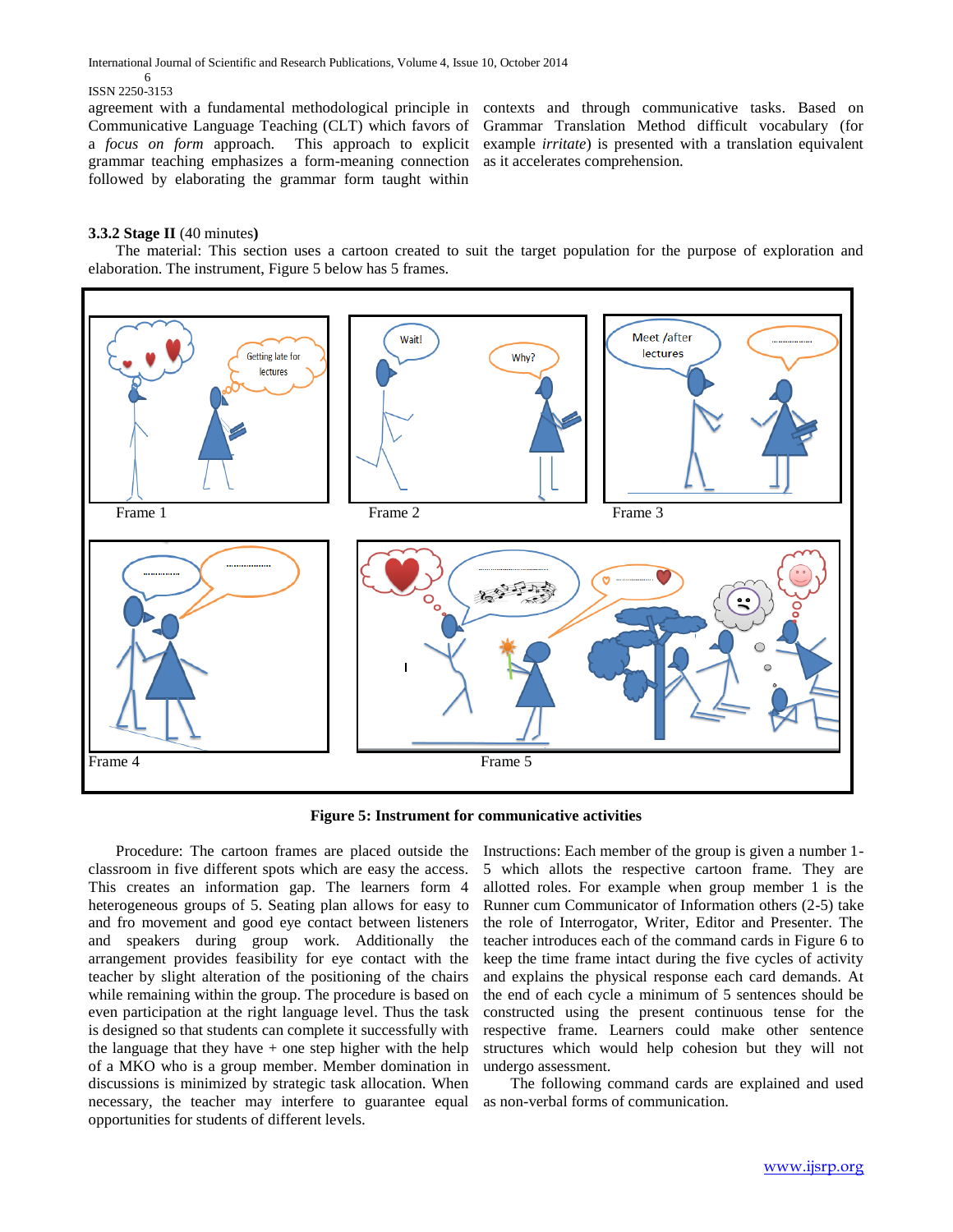7 ISSN 2250-3153





 There are 5 cycles for the 5 cartoon frames. The first 4 cycles are of 5 minutes duration while the last cycle for frame 5 is allotted 10 minutes (total  $=$  30 minutes). The first Command card states that the Runners cannot talk while running or observing. During the first cycle for example as the command states START RUNNING member 1 of each group becomes the Runner runs to Frame 1 observes the ongoing action gets back to the group and communicates information. The Runners try to find answers to questions such as 'Who are the people / characters? What are they doing? What are they thinking? What are they saying to each other? What happens next?' Second members of the groups become Interrogators. After/during discussion the third member who is the Writer writes the five sentences using the present continuous tense for the respective frame. Other sentence structures which would help cohesion too can be added but will not undergo assessment. The Editors of each group run to the Frame I and check whether editing/ additional information is required. Each of these actions is controlled by the Command cards which go up at one minute durations. But this stage is time flexible. For example the Editors can run and check the frames while the discussion is ongoing to clarify information if the Runner is in doubt. Awareness is created among the learners that time management, dynamism and soft skills are needed for optimal output as the activities within each of the first 4 frames end in 5 minutes. The last frame is given 10 minutes as the content is more complex. The learners are advised to use the time judiciously to reevaluate the sentences produced for the first 4 frames.

 At the end of the each cycle the presenter of each group reads the sentences to the class (0.5 minutes x 4 groups x 5 presenters = 10 minutes). Through the presenter the teacher gets an idea of global errors. During the 5 cycles where the 5 frames are covered the roles of Runner, Interrogator, Writer, Editor and Presenter move clockwise**.** At the end of this activity each group will have constructed 5 frame cards each with a minimum of 5 sentences containing a present continuous tense form. Furthermore each member of the group would have played the roles of Runner**,** Interrogator, Writer, Editor and Presenter.

# **3.3.2.1 Methodological approach: Stage II**

 Stage II of this session too aims at utilizing a principled eclectic method which facilitates the language learning process. As too many unknown vocabulary items will raise the affective filter of the students and will tempt them to use

the first language the need for new words is kept minimal. Though emphasis is on learning to communicate through the target language the use of the first language is not prohibited if a student is struggling for a word. For accessing the English equivalent MKO aid can be sought. A key feature in the Total Physical Response approach: nonverbal aid for communication is used during Command card usage where students react to language in the present continuous subconsciously. This reduces student anxiety and stress. Furthermore they interact with props and learn to associate them with motor activity in the learning environment.

 The methodological approach in Stage II adheres to the principles of CLT too. One of the instructional practices promoted by CLT is that material should reflect real-life situations and demands. Thus inventiveness in material preparation is pedagogically necessary to create meaningful, comprehensible input. In communicative language classrooms the focus shifts from teacher-led to studentcentered language application and using a cooperative and collaborative learning mode is recognized as a strong facilitator of learning. Information gap creation in the activities result in each runner communicating information to the rest of the group who do not know the contents of the cartoon frame while the others listen, interrogate, discuss and take turns to write, edit and present. Thus during group activities the language focus encompasses all four skills: Listening, Speaking, Reading and Writing. Furthermore during cooperative activities Weimer (2002)<sup>[24]</sup> identifies the following as crucial: Positive interdependence among learners in respect to resources and task accomplishment; Face-to-face interaction in small groups; Individual accountability for participation or internalization of the relevant knowledge or skills. The methodological approach used during group activities in Stage II satisfies all three criteria. Cooperative problem-solving behavior is enhanced as peer performance is analyzed during intergroup work. If a problem surfaces during the course of communication solutions are found as a team.

# **3.3.3 Stage III: Cooperative peer assessment and focused corrective feedback**

 The function of assessment is to check whether the aim and objectives of the session have been met. According to Biggs  $(2003)^{[25]}$  assessment tasks tell us how well students have attained the intended learning outcomes as illustrated below.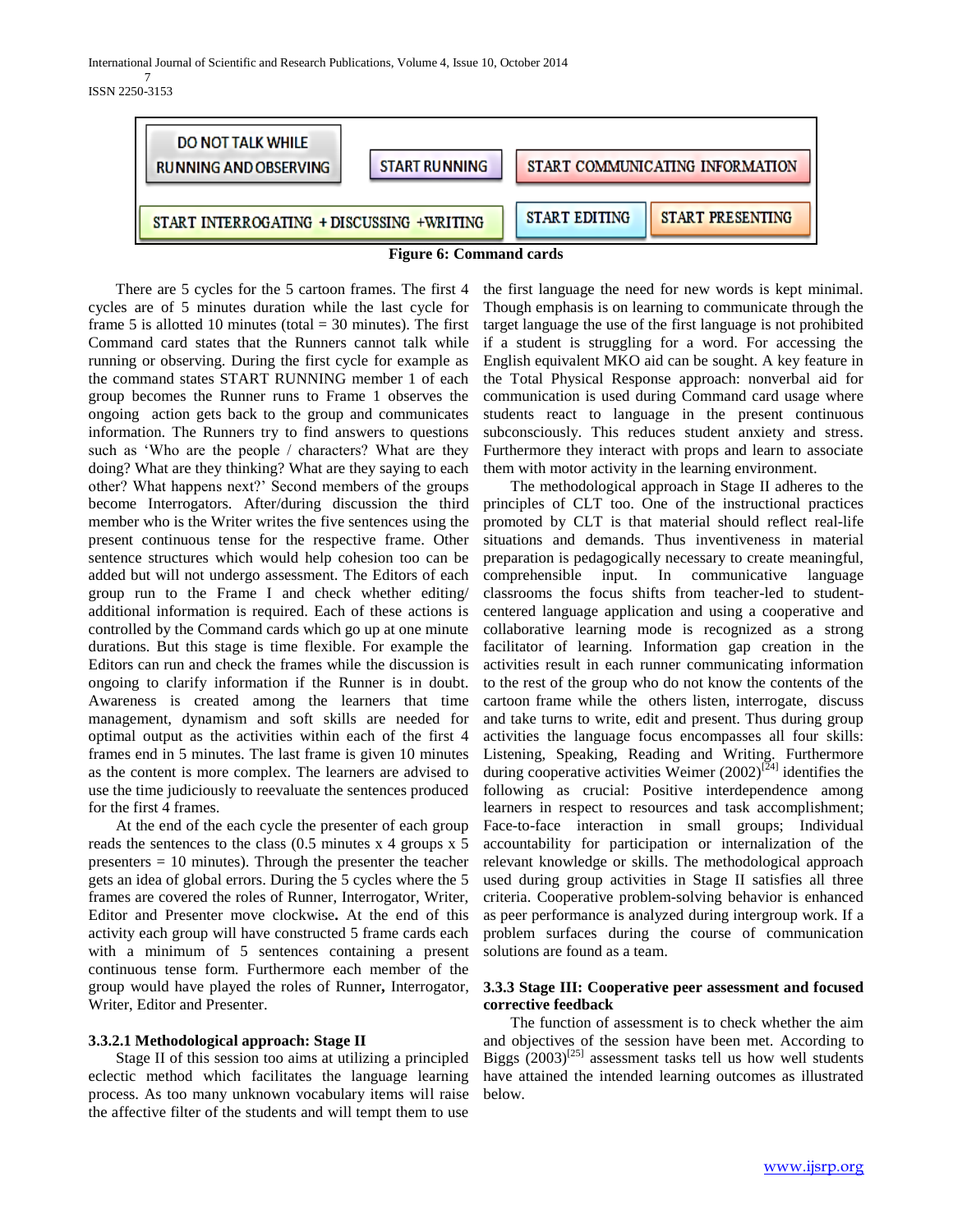8 ISSN 2250-3153



# **Figure 7: Assessment of intended learning outcomes**

**3.3.3.1 Procedure** 

 Based on the above this session selects Formative Assessment procedures from within the repertoire of pedagogical evaluation practices. It offers the information needed and provides remedial support to the learners so that timely adjustments can be made. To assess learning outcomes of a session which aims to teach a grammar form Sheen  $(2007)^{[26]}$  endorses the use of Focused corrective feedback where errors in the specific grammatical structure are targeted for identification and correction. Thus Cooperative peer assessment for this session is a Formative Assessment where corrective feedback is given by peers.

 Activity (10 minutes): amongst the 4 groups two groups exchange the constructed 5 frame card sets. Each member gets one frame. The words Reject, Accept and Track changes are introduced. The markers assess the sentences mark Reject/Accept, suggest changes and return the card set to the owner group. The owner groups Track changes suggested for the Rejected sentences and Reject/Accept the changes.

| Frame I: Sentences                                     | Assessment | Suggested change                                           | Circle         | Track changes | Circle    |                        |              |     |
|--------------------------------------------------------|------------|------------------------------------------------------------|----------------|---------------|-----------|------------------------|--------------|-----|
| 1. Anil is looking at Mala.                            | Accept     |                                                            | $\blacksquare$ |               | $\cdot$   |                        |              |     |
| 2. She not looking at Anil.                            | Reject     | not looking at Anil.<br>She                                |                | Accept        |           |                        |              |     |
| 3. Mala is carrying some books.                        | Accept     |                                                            |                |               |           |                        |              |     |
| 4. She is thinking I am getting<br>late for lecturers. | Reject     | She is thinking that she is,<br>getting late for lecturers | $\bullet$      | Reject!       | $\bullet$ | Grading scheme         | $\mathbf{u}$ | Ш   |
|                                                        |            |                                                            |                |               |           | # of correct sentences |              | 4,5 |

**Table 2: A sample frame card after assessment and the grading scheme**

 The Reject- Reject sentences are written on the board and each marker justifies the suggested change while the owners of the frames justify their decisions to Reject the Rejections. The teacher acts as the MKO and finalizes the correct version and reconsiders the smiley allotment.

## **3.3.4 Stage IV:** Recapping session (05 minutes)

 **3.3.5 Stage V**: Take-home individual task: Write the story in the cartoon. Give it a title. (10 marks)

 During this stage the learners create a storyline for the ongoing process in the cartoon frames as an individual Takehome task. This hones intrapsychological cognitive skills as the final output is a self-creation. As it is a mark allotting task the creativity in each learner will endeavor to couch the sentences constructed for each frame within a stylistic whole. This encourages learners to assess their understanding of the taught grammar form and fine tune abilities of elaboration. Furthermore an individual task provides the teacher an opportunity to evaluate each student's understanding of the grammar form taught.

## IV. SUMMARY STATEMENT

 The global aim of the session is to make learners self discover that the process of learning is not only accumulating knowledge and skills. Solving communicative problems and monitoring their own work guide the students along a path of inquiry and generates new patterns of thinking where the final outcome is evolving knowledge through self-discovery. Thus the cognitive development is interpsychological as well as intrapsychological.

 One limitation of the session is the tightness of the time frame. This can be overcome by dividing the lesson plan into two sessions by moving the session from Stage III: Cooperative peer assessment and focused corrective feedback onwards to a followup second session. Such a follow-up lesson could include a song which is supposedly sung at frame 5. My target is 'A Whole New World' with lyrics given as a handout. The *Aladdin* or the Peabo Bryson and Regina Belle version provide opportunity for a listening task where the learners fill in the blank with continuous tenses. The Sing-along karaoke version can be downloaded from [http://www.youtube.com/watch?v=glLZIya\\_h\\_4](http://www.youtube.com/watch?v=glLZIya_h_4) and used in the